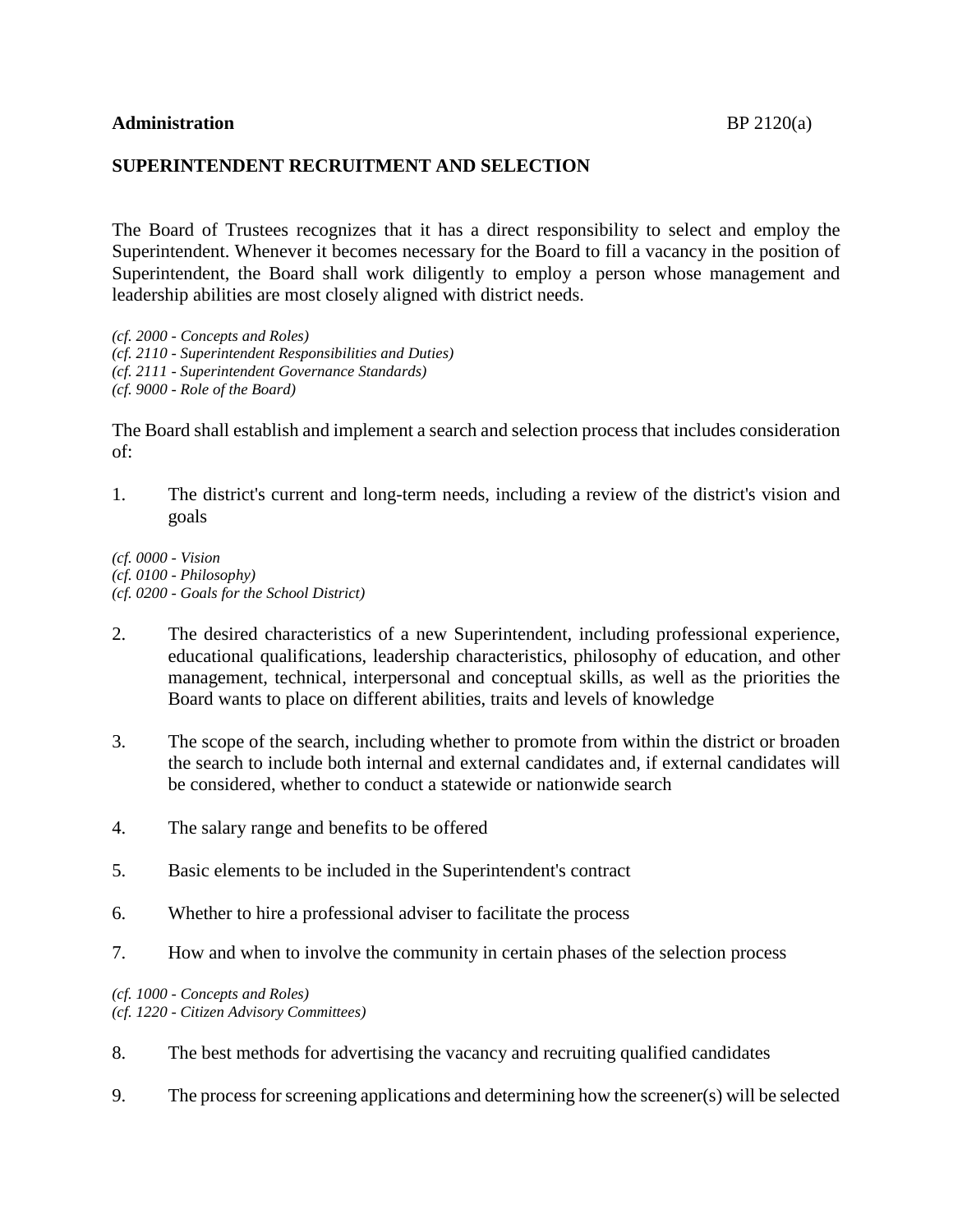## BP 2120(b)

## **SUPERINTENDENT RECRUITMENT AND SELECTION** (continued)

- 10. Interview questions, processes, and participants
- 11. How and when candidates' qualifications will be verified through reference checks
- *(cf. 4112.5/4212.5/4312.5 - Criminal Record Check)*
- 12. Other actions necessary to ensure a fair selection process and a smooth transition to new leadership

Even if a professional adviser is used to facilitate the process, the Board shall retain the right and responsibility to oversee the process and to review all applications if desired.

The Board shall select candidates to be interviewed based on recommendations of the screener(s) and the Board's own assessment of how candidates meet the criteria established by the Board.

The Board shall interview preliminary and final candidates in closed session and determine the most likely match for the district. (Government Code 54957)

The selected candidate shall hold both a valid school administration certificate and a valid teacher's certificate. The Board may waive any credential requirement, but shall not employ a person whose credential has been revoked by the Commission on Teacher Credentialing pursuant to Education Code 44421-44427. (Education Code 35028, 35029, 35029.1)

Before offering the position to the selected candidate or making any announcements, Board members may visit that candidate's current district, as appropriate, to obtain verification of his/her qualifications.

The Board shall deliberate in closed session to affirm the selection of the candidate and shall report the selection in open session. (Government Code 54957)

*(cf. 2121 - Superintendent's Contract) (cf. 9321 - Closed Session Purposes and Agendas) (cf. 9321.1 - Closed Session Actions and Reports)*

The Board shall conduct these proceedings in accordance with legal and ethical obligations regarding confidentiality and equal opportunity.

*(cf. 4030 - Nondiscrimination in Employment) (cf. 4032 - Reasonable Accommodation) (cf. 4111.2/4211.2/4311.2 - Legal Status Requirement) (cf. 9011 - Disclosure of Confidential/Privileged Information)*